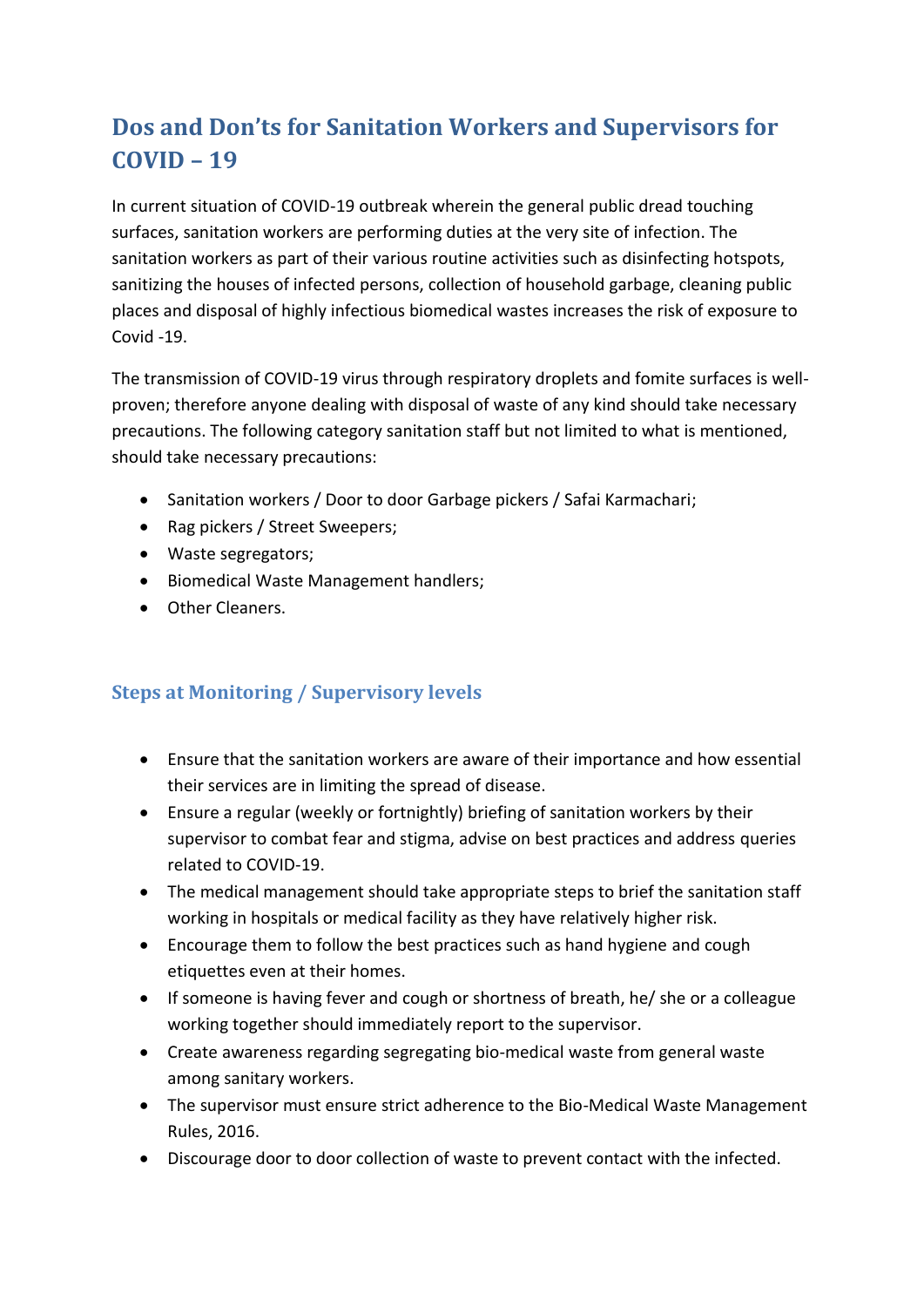- Ask the workers engaged in door to door collection not to open door/ gates of houses/premises/societies to avoid risk.
- Encourage workers ask the house owners to drop their garbage into the collection cart.
- Focused and contextualized do's and don'ts targeting this special groups needs to be widely circulated in local languages
- Workers shall be provided with adequate PPEs including three layered masks, splash proof apron/ gown, heavy-duty gloves, gum boots and safety goggles; supervisor to keep a track to replenish the supply for PPEs.

## **Advisory for sanitation workers:**

- Carry proper identity cards to establish your identity as essential staff.
- Wash uniforms, duty clothes on daily basis.
- Take regular bath after duty hours
- Wash hands with soap and water immediately after handling human waste or sewage.
- After handling human waste or sewage, wash your hands with soap and water before eating or drinking.
- After handling human waste or sewage, wash your hands with soap and water before and after using the toilet.
- Before eating, remove soiled work clothes and eat in designated areas away from human waste and sewage-handling activities.
- Mask and gloves should be used while performing duty. Avoid touching masks after wearing it.
- Keep open sores, cuts, and wounds covered with clean, dry bandages.
- Sanitize and clean the vehicles, doors and handles commonly touched of the collection vehicle
- Do not mix masks, gloves, tissues, other biomedical wastes. Segregate and dispose them separately as advised.
- In case waste is collected from a COVID-19 quarantined home, the waste must be segregated separately. The treatment and disposal should be as per biomedical waste.
- Always follow Social Distancing or disciplined self-distancing even with your coworkers.
- If someone is sick, he or she must not report to duty.
- If someone at your home/ immediate relatives falls sick, seek immediate medical intervention. Kindly take them to nearest health facility or contact your local healthcare worker or call the local helpline.